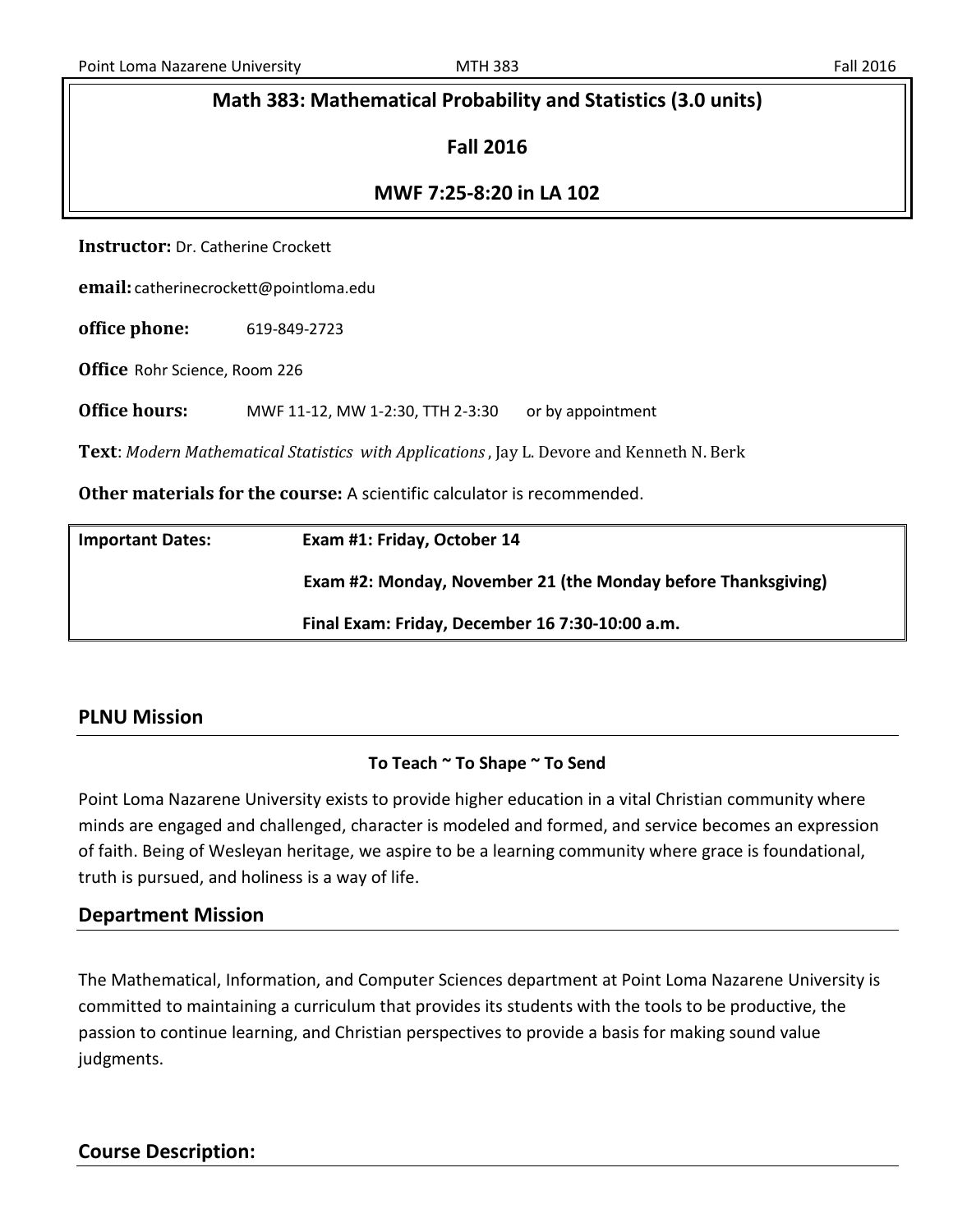### Point Loma Nazarene University **MTH 383** Fall 2016

A first course in probability and statistics for students with sophisticated mathematics exposure. Topics include axioms of probability, random variables, discrete and continuous distributions, mathematical expectation, limit theorems, least square estimates of parameter, linear regression, experimental design, hypothesis testing, and confidence of intervals, testing of models, data analysis and appropriateness of models. Topics are supported by the use of statistical software.

**Prerequisite: Mathematics 274**

## **Learning Outcomes:**

Students will be able to apply their mathematical knowledge to solve problems.

Students will be able to use technology to solve problems.

Students will collaborate effectively in teams.

Students will be able to understand and create arguments supported by quantitative evidence, and they can clearly communicate those arguments in a variety of formats.

# **Assessment and Grading:**

Grades for the course will be based on the following (percentage of the course grade):

Homework (25%),

Labs (10%)

Exams (15% each for a total of 30%)

Final exam (35%)

**Grading Scale:** Approximate minimal percentages required to obtain a given grade are:

|             | [87.5,90]    | [77.5, 80]   | [67.5, 70]   | [0,60) |
|-------------|--------------|--------------|--------------|--------|
| [92.5, 100] | [82.5, 87.5] | [72.5, 77.5] | [62.5, 67.5] |        |
| [90, 92.5]  | [80, 82.5]   | [70, 72.5]   | [60, 62.5]   |        |

Grades in percentages

\*You will be able to view your grades in CANVAS.

**Homework (25%):** Homework will be assigned every class meeting. All homework assigned in a week will be due **at the start of class** the next Friday. No late homework will be accepted except by prior arrangement or with a documented emergency. The object of the homework is to learn how to do the problems so I expect to see calculations on your homework using the terminology and methods of the class and not just an answer. Homework will be scored on a combination of completeness (with work shown) and correctness. A random selection (the same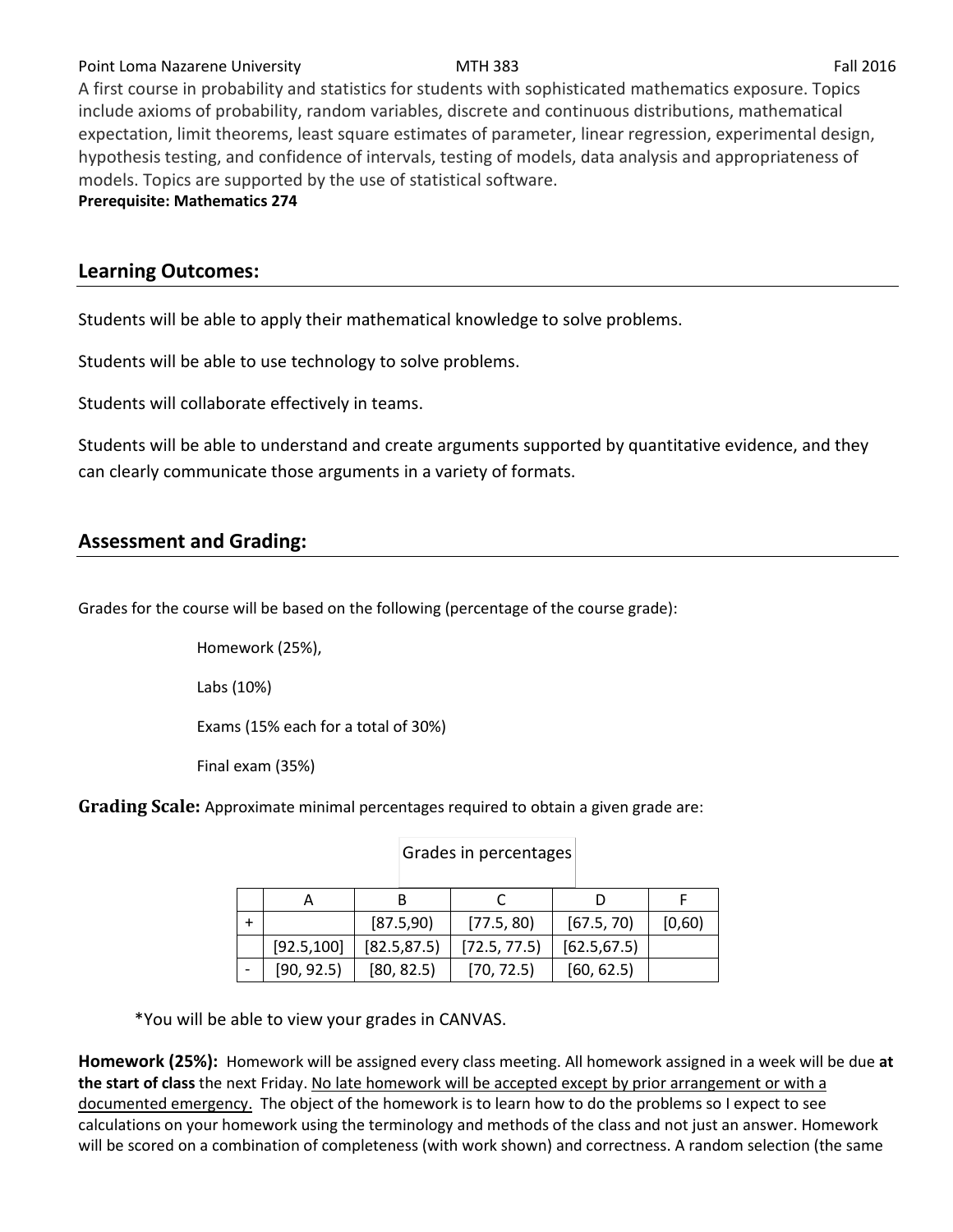Point Loma Nazarene University **MTH 383** Fall 2016

for all people) of the problems will be graded on any homework assignment. The two lowest homework scores will be dropped.

**Groups:** There is almost a century of research showing that academic achievement, productivity, and self- esteem improve dramatically when students work together in groups. This method emphasizes teamwork, cooperation and support by others, rather than isolation and competition in learning.

You will be randomly assigned to a group on a four to eight-week basis. Certain homework problems will be assigned to each group. If selected, your group will present their assigned problems to the class. Absence or obvious lack of participation will lower your semester homework grade by up to 10% per week.

Labs (10%): Labs will be assigned during the week and it will be collected the following week. A lab is late if it is not received by the due date. No late labs will be accepted.

**Exams (15% each):** There are two exams for this course. If you do not take an exam you will receive a zero for it. A late exam may be taken only by prior arrangement with me or a well documented emergency beyond your control. The examination schedule is included in the daily schedule. I do not intend to accept excuses such as poor communication with parents, benefactors, sport team sponsors and/or travel agents.

**Final Exam (35%)**: The final exam date and time is set by the university at the beginning of the semester and may not be changed by the instructor.

**Side Note:** Turn off any cell phone, pager or things that make noise while you are in class. Also, do not text or work on other classes while in class -to do so is disrespectful to your classmates and me. You may be asked to leave the class for such behavior, resulting in an absence.

### **General Advice:**

You learn mathematics by doing it yourself. You should expect to spend approximately two hours outside of class for every one hour in class working on homework and going over concepts. When doing homework, please note it is normal to not be able to do every problem correct on the first attempt. Do not be discouraged, instead seek help.

# **University Policies:**

### **FINAL EXAMINATION POLICY**

The final exam date and time is set by the university at the beginning of the semester and may not be changed by the instructor. This schedule can be found on the university website and in th course calendar. No requests for early examinations will be approved. Only in the case that a student is required to take three exams during the same day of finals week, is an instructor authorized to consider changing the exam date and time for that particular student.

## **PLNU COPYRIGHT POLICY**

Point Loma Nazarene University, as a non-profit educational institution, is entitled by law to use materials protected by the US Copyright Act for classroom education. Any use of those materials outside the class may violate the law.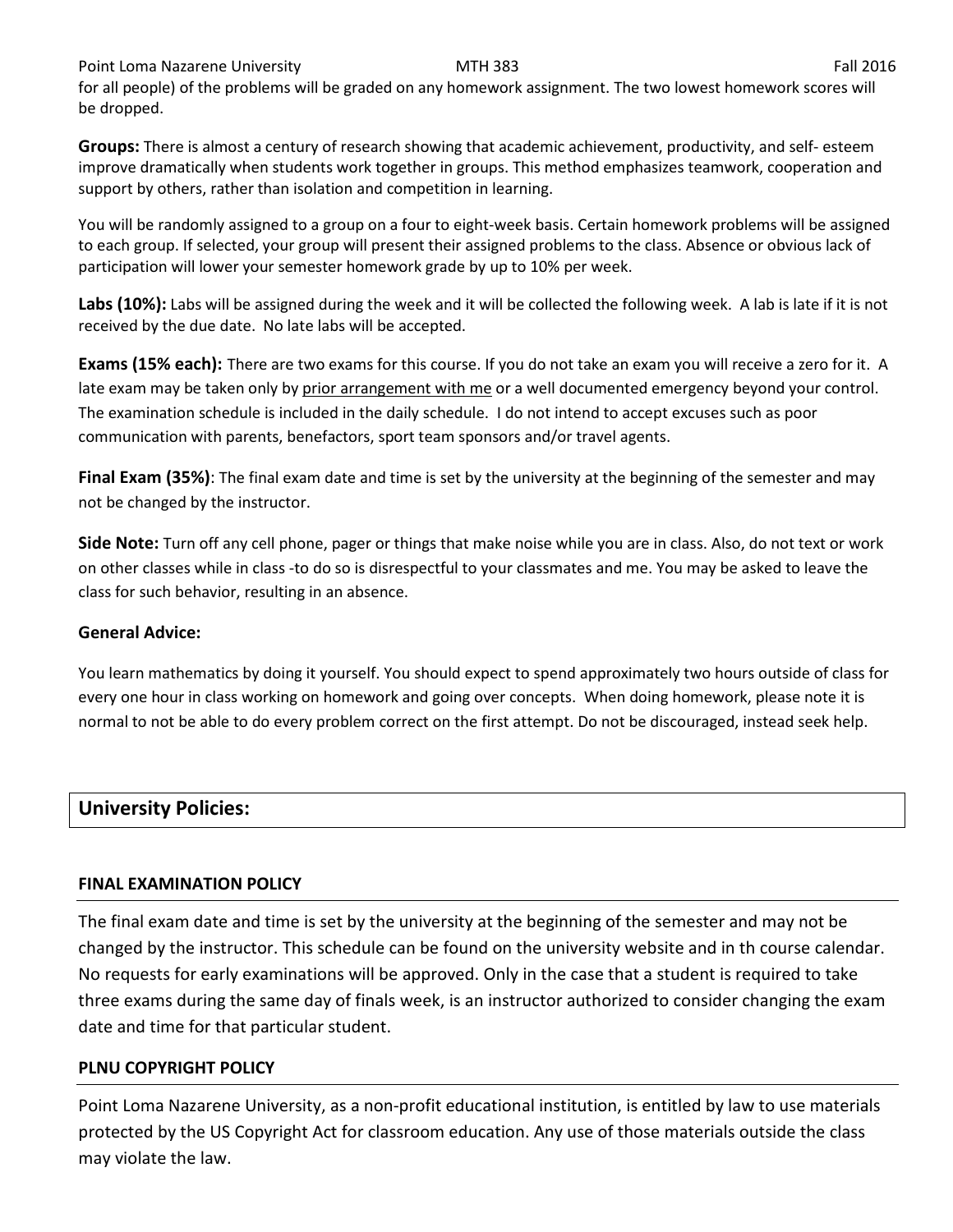### **PLNU ACADEMIC HONESTY POLICY**

Students should demonstrate academic honesty by doing original work and by giving appropriate credit to the ideas of others. Academic dishonesty is the act of presenting information, ideas, and/or concepts as one's own when in reality they are the results of another person's creativity and effort. A faculty member who believes a situation involving academic dishonesty has been detected may assign a failing grade for that assignment or examination, or, depending on the seriousness of the offense, for the course. Faculty should follow and students may appeal using the procedure in the university Catalog. See **Academic Policies** for definitions of kinds of academic dishonesty and for further policy information.

## **PLNU ACADEMIC ACCOMMODATIONS POLICY**

If you have a diagnosed disability, please contact PLNU's Disability Resource Center (DRC) within the first two weeks of class to demonstrate need and to register for accommodation by phone at 619-849-2486 or by e-mail at **DRC@pointloma.edu.** See **Disability Resource Center** for additional information.

## **PLNU ATTENDANCE AND PARTICIPATION POLICY**

Attendance is expected at each class session. In the event of an absence you are responsible for the material covered in class and the assignments given that day.

Regular and punctual attendance at all classes is considered essential to optimum academic achievement. If the student is absent from more than 10 percent of class meetings, the faculty member can file a written report which may result in de-enrollment. If the absences exceed 20 percent, the student may be deenrolled without notice until the university drop date or, after that date, receive the appropriate grade for their work and participation.

See [http://catalog.pointloma.edu/content.php?catoid=24&navoid=1581#Class\\_Attendance](http://catalog.pointloma.edu/content.php?catoid=24&navoid=1581#Class_Attendance) in the Undergraduate Academic Catalog.

# **Class Enrollment:**

It is the student's responsibility to maintain his/her class schedule. Should the need arise to drop this course (personal emergencies, poor performance, etc.), the student has the responsibility to follow through (provided the drop date meets the stated calendar deadline established by the university), not the instructor. Simply ceasing to attend this course or failing to follow through to arrange for a change of registration (drop/add) may easily result in a grade of F on the official transcript.

# **Credit Hour:**

In the interest of providing sufficient time to accomplish the stated course learning outcomes, this class meets the PLNU credit hour policy for an 3 unit class delivered over 15 weeks. Specific details about how the class meets the credit hour requirements can be provided upon request.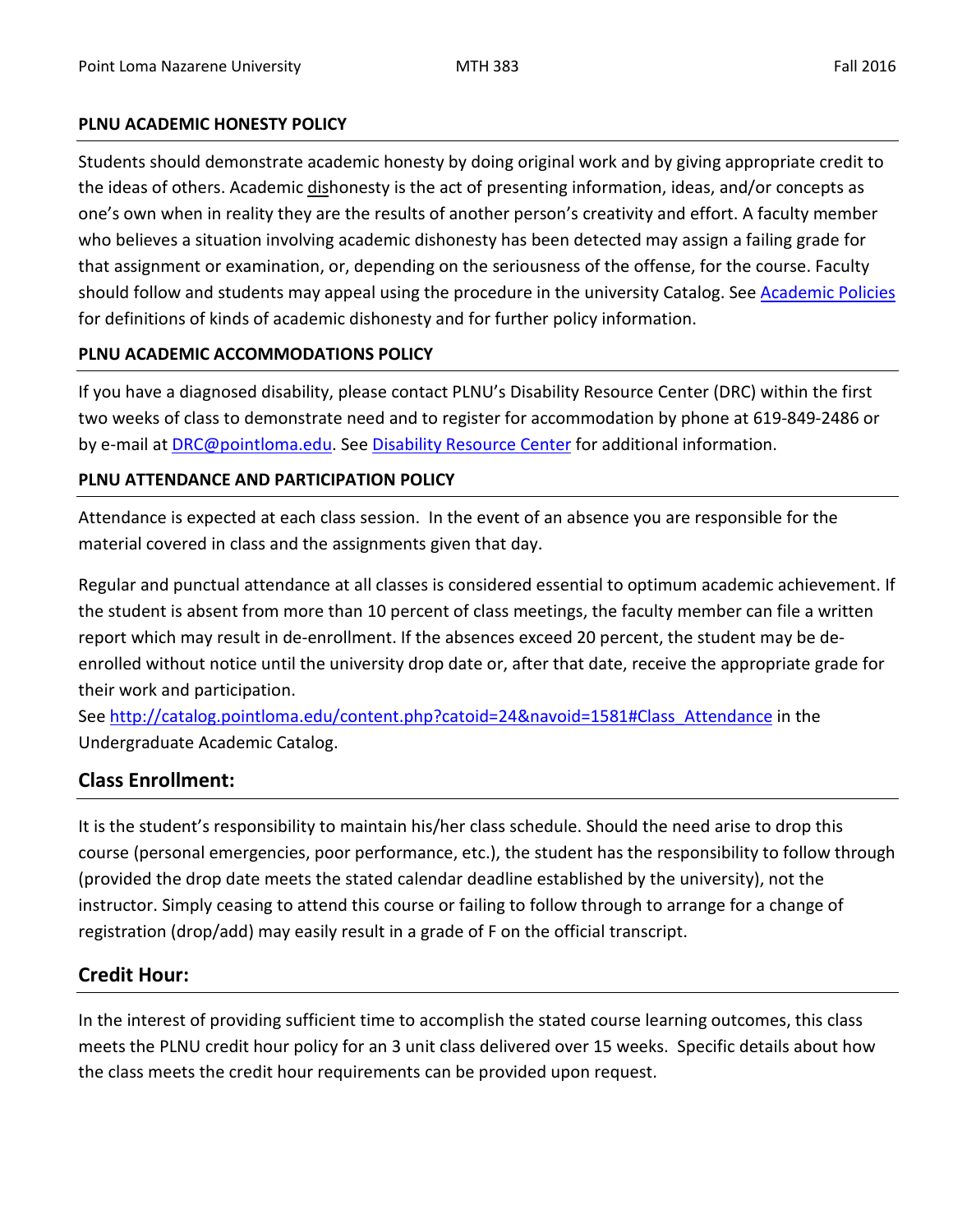Please note this schedule is tentative. Any changes will be announced.

| week           | Monday                        | Wednesday          | Friday             |
|----------------|-------------------------------|--------------------|--------------------|
|                | 8/29                          | 8/31               | 9/2                |
|                | No class                      | Sections 1.3 & 1.4 | Sections 1.4, 2.1  |
| $\mathbf{1}$   | 8/30                          |                    |                    |
| $8/29 -$       | First day of classes          |                    |                    |
| 9/2            | (Monday schedule)             |                    |                    |
|                | Introduction, Sections: 1.1 & |                    |                    |
|                | 1.2                           |                    |                    |
|                | 9/5                           | 9/7                | 9/9                |
| $\overline{2}$ | No Class                      | Sections 2.2 & 2.3 | Sections 2.3 & 2.4 |
| $9/5 - 9/9$    |                               |                    |                    |
| 3              | 9/12                          | 9/14               | 9/16               |
| $9/12 -$       | Sections 2.4 & 2.5            | Sections 3.1 & 3.2 | Sections 3.2 & 3.3 |
| 9/16           |                               |                    |                    |
| $\overline{4}$ | 9/19                          | 9/21               | 9/23               |
| $9/19 -$       | Sections 3.3 & 3.4            | Sections 3.5 3.6   | Sections 3.6 & 3.7 |
| 9/23           |                               |                    |                    |
| 5              | 9/26                          | 9/28               | 9/30               |
| $9/26 -$       | Sections 4.1 & 4.2            | Sections 4.2 & 4.3 | Sections 4.3 & 4.4 |
| 9/30           |                               |                    |                    |
| $6\,$          | 10/3                          | 10/5               | 10/7               |
| $10/3 -$       | Sections 4.5 & 4.6            | Sections 4.6 & 5.1 | Sections 5.1 & 5.2 |
| 10/7           |                               |                    |                    |
| $\overline{7}$ | 10/10                         | 10/12              | 10/14              |
| $10/10-$       | Sections 5.2 & 5.3            | Review             | Exam #1            |
| 10/14          |                               |                    |                    |
| 8              | 10/17                         | 10/19              | 10/21              |
| $10/17 -$      | 6.1 & 6.2                     | 6.3 & 6.4          | No class           |
| 10/21          |                               |                    |                    |
| 9              | 10/24                         | 10/26              | 10/28              |
| $10/24 -$      | 7.1 & 7.2                     | 8.1 & 8.2          | 8.2 & 8.3          |
| 10/28          |                               |                    |                    |
| 10             | 10/31                         | 11/2               | 11/4               |
| $10/31 -$      | 9.1 & 9.2                     | 9.2 & 9.3          | 9.3 & 9.4          |
| 11/4           |                               |                    |                    |
| 11             | 11/7                          | 11/9               | 11/11              |
| $11/7 -$       | 9.4 & 9.5                     | 10.1 & 10.2        | 10.2 & 10.3        |
| 11/11          |                               |                    |                    |
| 12             | 11/14                         | 11/16              | 11/18              |
| $11/14-$       | 10.3 & 10.4                   | 10.4 & 11.1        | 11.2 & review      |
| 11/18          |                               |                    |                    |
|                | 11/21                         | 11/23              | 11/25              |
| 13             | Exam #2                       | No class           | No class           |
| $11/21 -$      |                               | Thanksgiving Break | Thanksgiving Break |
| 11/25          |                               |                    |                    |
| 14             | 11/28                         | 11/30              | 12/2               |
| $11/28 -$      | 12.1 & 12.2                   | 12.2 & 12.3        | 12.3 & 12.5        |